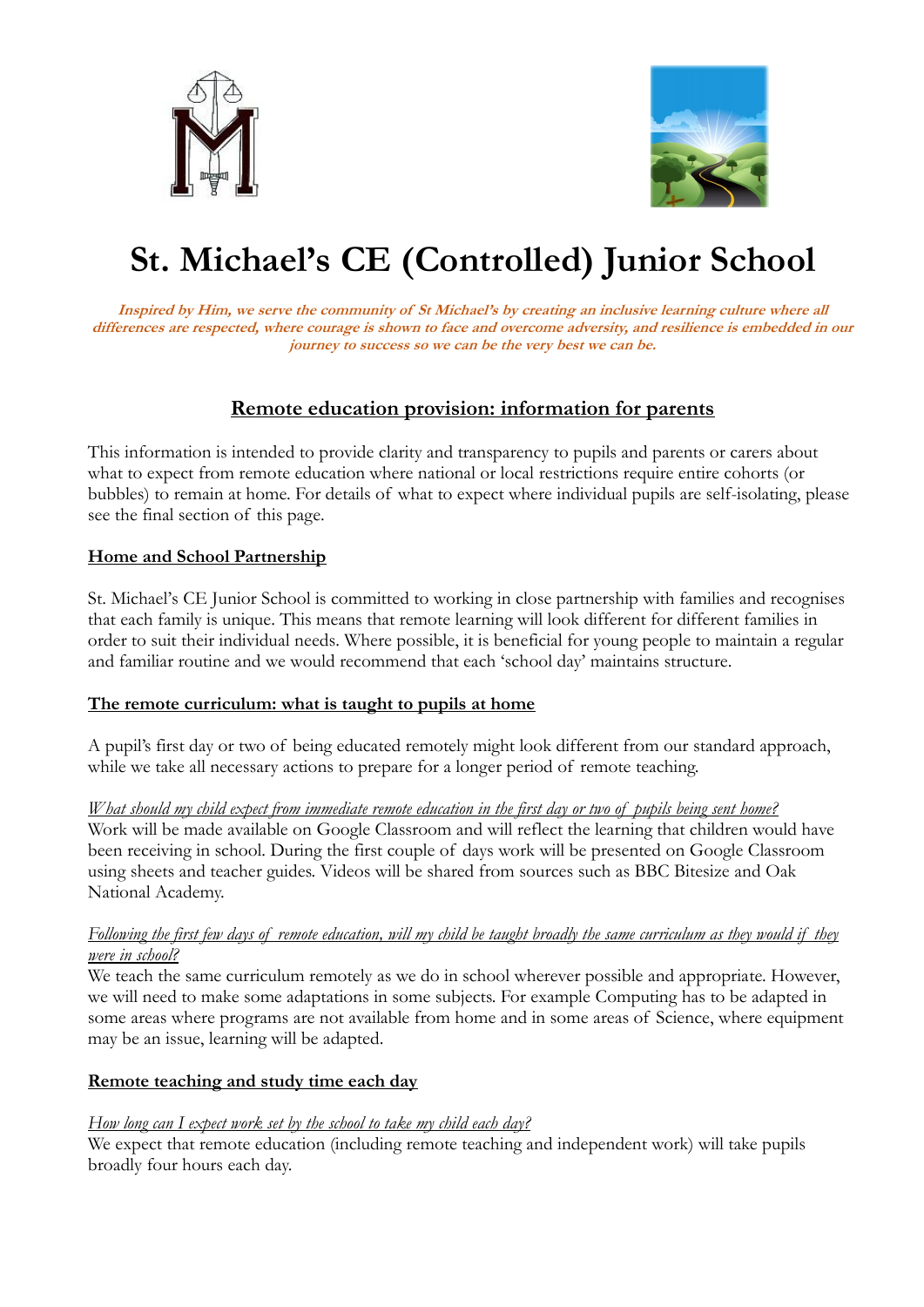#### **Accessing remote education**

## *How will my child access any online remote education you are providing?*

Google Classroom is an online platform which we will be using in school to share our learning with parents at home. Through Google Classroom teachers are able to share tasks, videos, messages and also maintain communication with the children during any period of self-isolation too.

## *If my child does not have digital or online access at home, how will you support them to access remote education?*

We recognise that some pupils may not have suitable online access at home. We take the following approaches to support those pupils to access remote education:

- Identify children who may be eligible for a device through the government scheme or via local charitable organisations and lend to or source devices for these families.
- Identify children who may be eligible for support with their internet connection and provide this where needed.
- Provide printed packs which can be collected from the school office, or delivered where children are self-isolating.
- Ensure children are able to post or drop off work to school for feedback.

## *How will my child be taught remotely?*

We use a combination of the following approaches to teach pupils remotely:

- Recorded teaching made by our teachers
- BBC Bitesize resources
- Powerpoints and presentations
- Worksheets and further guides

## **Engagement and feedback**

*What are your expectations for my child's engagement and the support that we as parents and carers should provide at home?* We would encourage parents to support their children's work, including finding an appropriate place to work and, to the best of their ability, support pupils with work and encourage them with their learning. Some learning may need introducing and supporting, other work will require the children to be able to complete it independently. Our expectation is that all children access home learning for 4 hours a day.

*How will you check whether my child is engaging with their work and how will I be informed if there are concerns?* We check Google Classroom daily and record whether children are engaging with their remote education. If there is a concern around the level of engagement of a pupil, parents will be contacted via phone to access whether school intervention can assist engagement.

#### *How will you assess my child's work and progress?*

Feedback can take many forms and may not always mean extensive written comments for individual children. For example, whole-class feedback or quizzes marked automatically via digital platforms are also valid and effective methods, amongst many others. Our approach to feeding back on pupil work is as follows:

- We check Learning tasks that are submitted each day and these will be commented on or liked by class teachers within 24 hours and feedback will be provided. Feedback may include a next step or something to go back and review, where appropriate and is designed to support the child's learning journey.
- Each child will receive at least 3 written feedback comments per week, whilst teachers are in school teaching key worker children.
- Parents will be called weekly to provide further reports on progress.

## **Additional support for pupils with particular needs**

*How will you work with me to help my child who needs additional support from adults at home to access remote education?* We recognise that some pupils, for example some pupils with special educational needs and disabilities